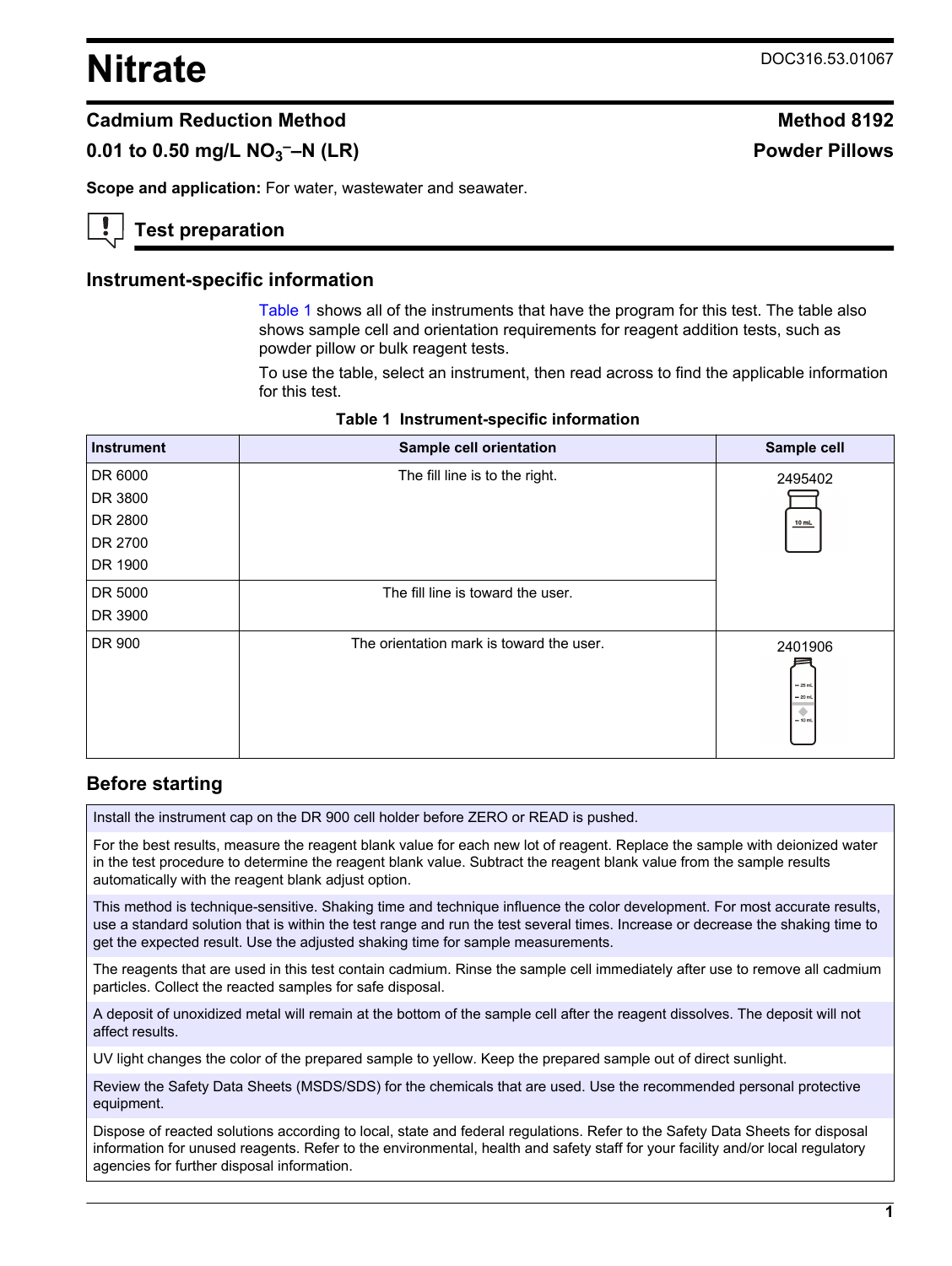#### **Items to collect**

| <b>Description</b>                                                                                                                    | Quantity |
|---------------------------------------------------------------------------------------------------------------------------------------|----------|
| NitraVer <sup>®</sup> 6 Nitrate Reagent Powder Pillow, 10-mL                                                                          |          |
| NitriVer <sup>®</sup> 3 Nitrite Reagent Powder Pillow, 10-mL                                                                          |          |
| Cylinder, graduated mixing, 25-mL                                                                                                     |          |
| Sample cells (For information about sample cells, adapters or light shields, refer to Instrument-<br>specific information on page 1.) |          |

Refer to [Consumables and replacement items](#page-5-0) on page 6 for order information.

# **Sample collection and storage**

- Collect samples in clean glass or plastic bottles.
- Analyze the samples as soon as possible for best results.
- If immediate analysis is not possible, immediately filter and keep the samples at or below 6 °C (43 °F) for a maximum of 48 hours.
- To preserve samples for a maximum of 28 days, adjust the sample pH to 2 or less with concentrated sulfuric acid (approximately 2 mL per liter) and keep at or below 6 °C (43 °F). The test results then include nitrate and nitrite.
- Let the sample temperature increase to room temperature before analysis.
- Before analysis, adjust the pH to 7 with 5 N sodium hydroxide solution.
- Correct the test result for the dilution caused by the volume additions.

#### **Powder pillow procedure**

# A CAUTION

Hazardous waste exposure. Prepared samples contain cadmium. Refer to the SDS for safe handling and disposal instructions. Obey all local and regional disposal regulations.



**1.** Start program **351 N, Nitrate LR**. For information about sample cells, adapters or light shields, refer to [Instrument-specific](#page-0-0) [information](#page-0-0) on page 1.



**2.** Fill the mixing cylinder with 15 mL of sample.



**3.** Add the contents of one NitraVer 6 Reagent Powder Pillow to the cylinder. Close the cylinder.



**4.** Start the instrument timer. A 3‑minute reaction time starts.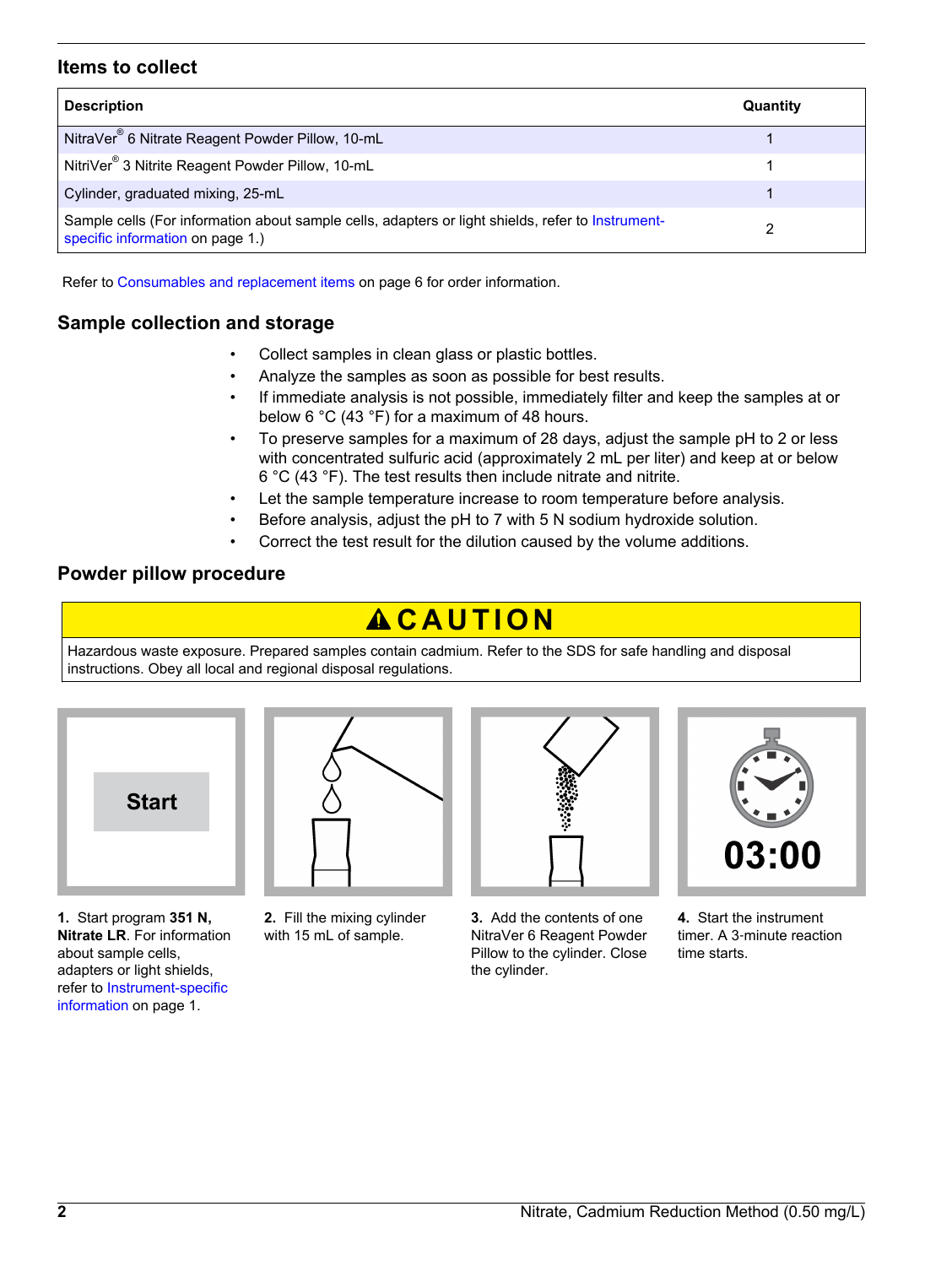

**5.** Shake the cylinder vigorously during the reaction period. Some powder may not dissolve.



**6.** When the timer expires, start the timer again. A 2‑minute reaction time starts.



**7. Prepare the sample:** When the timer expires, carefully pour 10 mL of sample into a sample cell. Do not transfer cadmium particles to the sample cell.



**8.** Add the contents of one NitriVer 3 Reagent Powder Pillow to the prepared sample cell.



**9.** Start the instrument timer. A 30‑second reaction time starts.



**10.** Put the stopper on the sample cell. Shake the sample cell gently during the 30‑second timer. A pink color shows if nitrate is present in the sample.



**11.** Start the instrument timer. A 15‑minute reaction time starts.



**12. Prepare the blank:** When the timer expires, fill a second sample cell with 10 mL of the original sample.



**13.** Clean the blank sample cell.



**14.** Insert the blank into the cell holder.



**15.** Push **ZERO**. The display shows 0.00 mg/L  $NO<sub>3</sub>$ –N.



**16.** Clean the prepared sample cell.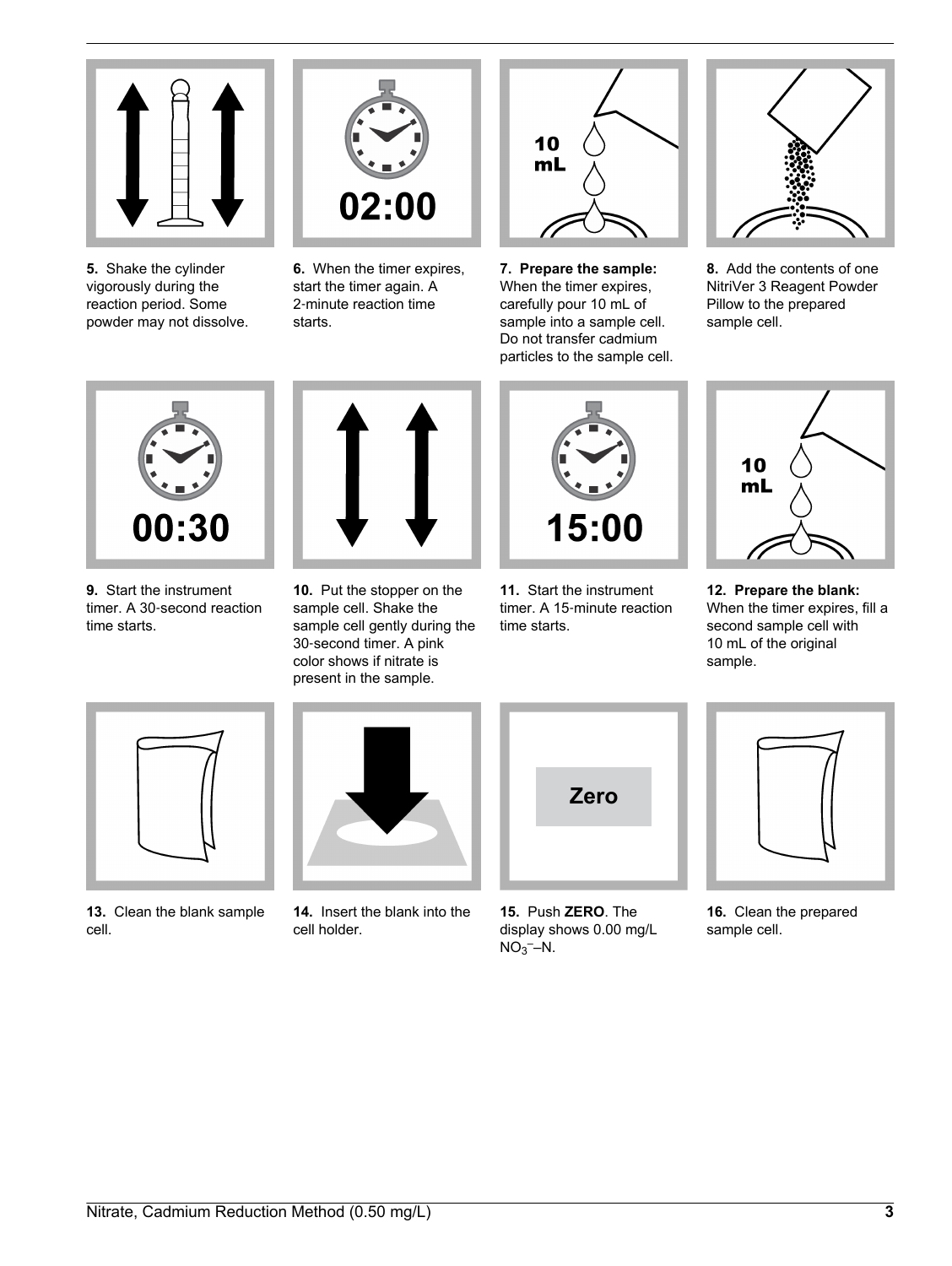



**17.** Insert the prepared sample into the cell holder. **18.** Push **READ**. Results show in mg/L  $NO<sub>3</sub>$ <sup>-</sup>-N.

# **Interferences**

| Interfering substance                           | Interference level                                                                                                                                                                                                                                                          |
|-------------------------------------------------|-----------------------------------------------------------------------------------------------------------------------------------------------------------------------------------------------------------------------------------------------------------------------------|
| Calcium                                         | 100 $mg/L$                                                                                                                                                                                                                                                                  |
| Chloride                                        | Chloride concentrations above 100 mg/L cause low results. The test can be used at high chloride<br>concentrations (seawater) if a calibration is made with standards that have the same chloride<br>concentration as the samples (refer to Seawater calibration on page 4). |
| Ferric iron                                     | Interferes at all levels                                                                                                                                                                                                                                                    |
| Nitrite                                         | Interferes at all levels                                                                                                                                                                                                                                                    |
|                                                 | Compensate for nitrite interference as follows:                                                                                                                                                                                                                             |
|                                                 | Add 30-g/L Bromine Water by drops to the sample until a yellow color remains.<br>1.                                                                                                                                                                                         |
|                                                 | Add 1 drop of 30-g/L Phenol Solution to remove the color.<br>2.                                                                                                                                                                                                             |
|                                                 | Use the test procedure to measure the concentration of the treated sample. Report the<br>3.<br>results as total nitrate and nitrite.                                                                                                                                        |
| Highly buffered samples<br>or extreme sample pH | Can prevent the correct pH adjustment (of the sample) by the reagents. Sample pretreatment<br>may be necessary.                                                                                                                                                             |
| Strong oxidizing and<br>reducing substances     | Interfere at all levels                                                                                                                                                                                                                                                     |
| Interference from direct<br>sunlight            | UV light changes the color of the prepared sample to yellow. Keep the prepared sample out of<br>direct sunlight.                                                                                                                                                            |

### **Seawater calibration**

Chloride concentrations above 100 mg/L cause low results. To use this method for samples with high chloride concentrations, calibrate the instrument with nitrate standard solutions that contain the same amount of chloride as the samples. Prepare calibration standards that contain chloride and 0.05, 0.1, 0.25 and 0.50 mg/L nitrate (as  $NO<sub>3</sub>$ -N) as follows:

- **1.** Prepare 1 liter of chloride water that has the same chloride concentration as the samples.
	- **a.** Weigh the applicable amount of ACS-grade sodium chloride: (chloride concentration of samples in  $g/L$ ) x (1.6485) = g of NaCl per liter. *Note: 18.8 g/L is the typical chloride concentration of seawater.*
	- **b.** Add the sodium chloride to a 1-liter volumetric flask.
	- **c.** Dilute to the mark with deionized water. Mix thoroughly. Use this water as the dilution water to prepare the nitrate standard solutions.
- **2.** Use a pipet to add 0.5, 1.0, 2.5 and 5.0 mL of a 10 mg/L nitrate-nitrogen  $(NO<sub>3</sub> N)$ standard solution into four different 100-mL Class A volumetric flasks.
- **3.** Dilute to the mark with the prepared chloride water. Mix thoroughly.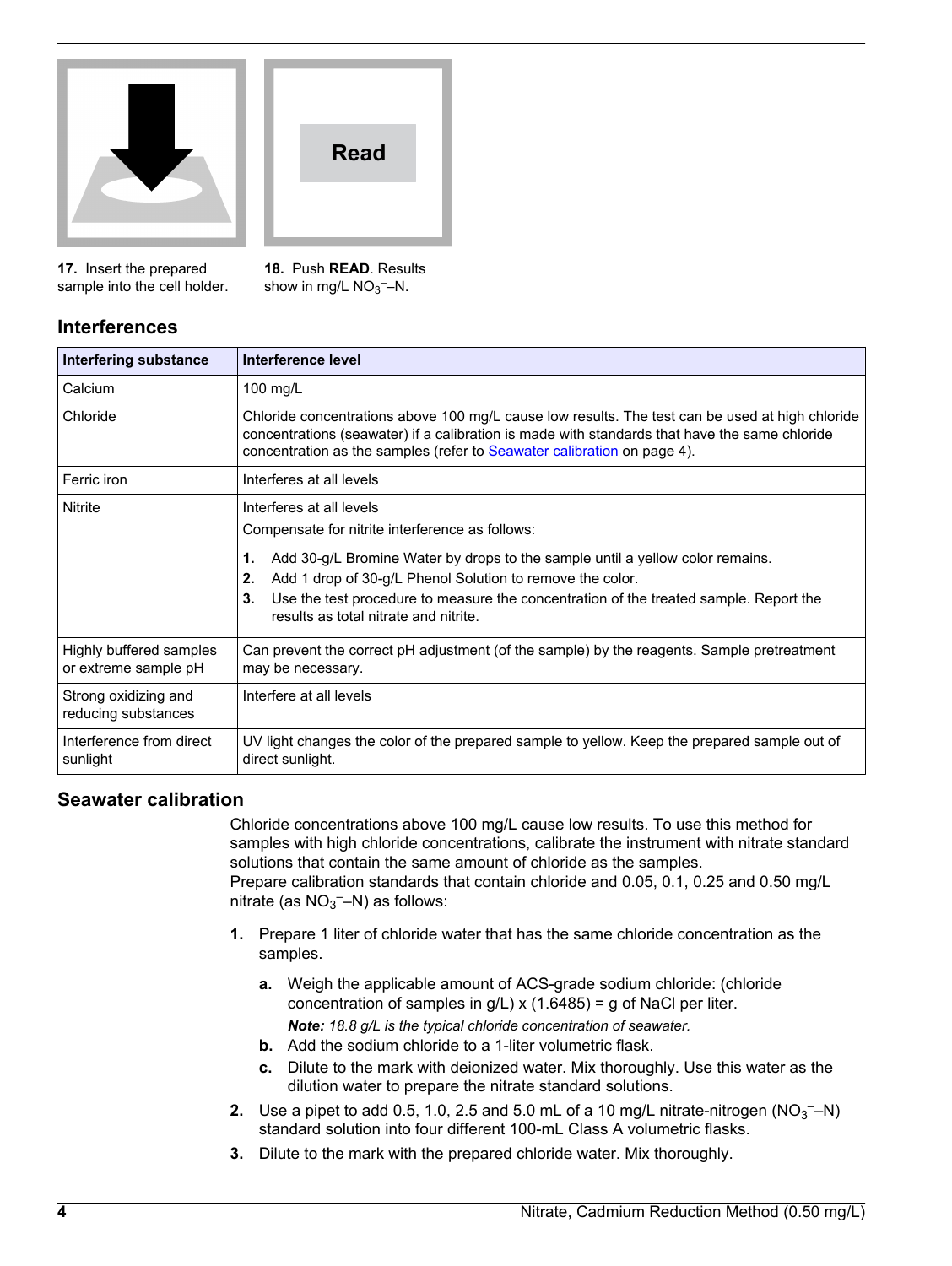- **4.** Complete the test procedure for each of the standard solutions and for the prepared chloride water (for a 0-mg/L standard solution).
- **5.** Measure the absorbance of the standard solutions and enter a user calibration into the instrument.
- **6.** Use the user program to measure samples that contain high concentrations of chloride.

### **Accuracy check**

#### **Standard additions method (sample spike)**

Use the standard additions method (for applicable instruments) to validate the test procedure, reagents and instrument and to find if there is an interference in the sample. Items to collect:

- Nitrate Nitrogen Standard Solution, 100-mg/L  $NO<sub>3</sub>$  N
- 50-mL volumetric flask, Class A
- 6-mL volumetric pipet, Class A and pipet filler
- Deionized water
- Pipet, TenSette®, 0.1–1.0 mL and tips
- Mixing cylinders, 25 mL (3)
- **1.** Prepare a 12 mg/L nitrate nitrogen standard solution as follows:
	- **a.** Use a pipet to add 6.0 mL of a 100 mg/L NO<sub>3</sub><sup>-</sup>-N standard solution into a 50-mL volumetric flask.
	- **b.** Dilute to the mark with deionized water. Mix well. Prepare this solution daily.
- **2.** Use the test procedure to measure the concentration of the sample, then keep the (unspiked) sample in the instrument.
- **3.** Go to the Standard Additions option in the instrument menu.
- **4.** Select the values for standard concentration, sample volume and spike volumes.
- **5.** Prepare three spiked samples: use the TenSette pipet to add 0.1 mL, 0.2 mL and 0.3 mL of the prepared standard solution, respectively, to three 15-mL portions of fresh sample. Mix well.
- **6.** Use the test procedure to measure the concentration of each of the spiked samples. Start with the smallest sample spike. Measure each of the spiked samples in the instrument.
- **7.** Select **Graph** to compare the expected results to the actual results.

*Note: If the actual results are significantly different from the expected results, make sure that the sample volumes and sample spikes are measured accurately. The sample volumes and sample spikes that are used should agree with the selections in the standard additions menu. If the results are not within acceptable limits, the sample may contain an interference.*

#### **Standard solution method**

Use the standard solution method to validate the test procedure, the reagents and the instrument.

Items to collect:

- Nitrate Nitrogen Standard Solution, 10-mg/L  $NO<sub>3</sub>$  N
- 100-mL volumetric flask, Class A
- 4-mL volumetric pipet, Class A and pipet filler
- Deionized water
- **1.** Prepare a 0.40 mg/L nitrate nitrogen standard solution as follows:
	- **a.** Use a pipet to add 4.00 mL of 10 mg/L nitrate nitrogen standard solution into the volumetric flask.
	- **b.** Dilute to the mark with deionized water. Mix well. Prepare this solution daily.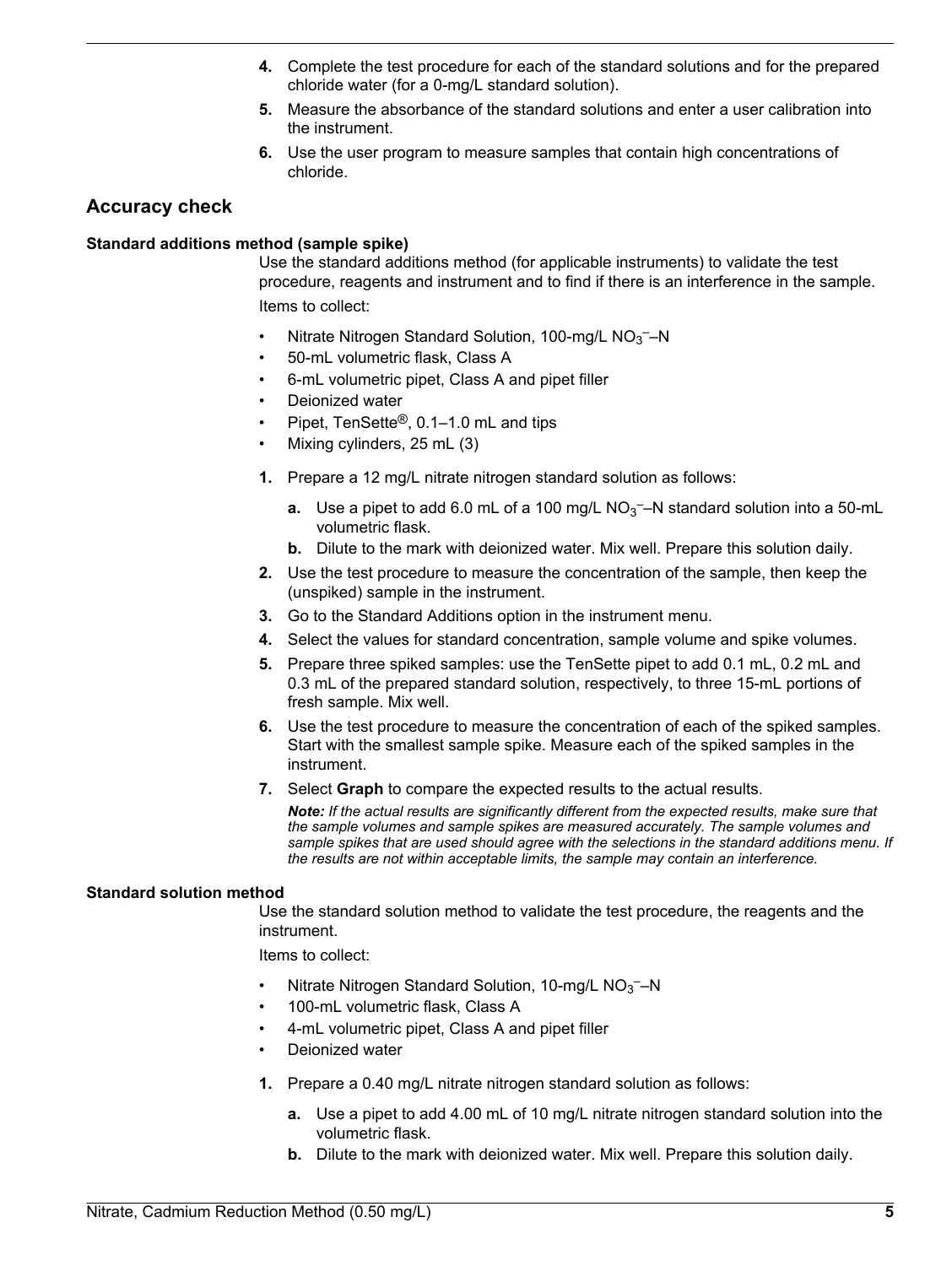- **2.** Use the test procedure to measure the concentration of the prepared standard solution.
- **3.** Compare the expected result to the actual result.

*Note: The factory calibration can be adjusted slightly with the standard calibration adjust option so that the instrument shows the expected value of the standard solution. The adjusted calibration is then used for all test results. This adjustment can increase the test accuracy when there are small variations in the reagents or instruments.*

### <span id="page-5-0"></span>**Method performance**

The method performance data that follows was derived from laboratory tests that were measured on a spectrophotometer during ideal test conditions. Users can get different results under different test conditions.

| <b>Program</b> | <b>Standard</b>    | Precision (95% confidence interval) | <b>Sensitivity</b><br>Concentration change per 0.010 Abs change |
|----------------|--------------------|-------------------------------------|-----------------------------------------------------------------|
| 351            | 0.40 mg/L $NO3$ –N | 0.35–0.45 mg/L $NO3$ –N             | 0.003 mg/L $NO3$ –N                                             |

# **Summary of method**

Cadmium metal reduces nitrate in the sample to nitrite. The nitrite ion reacts in an acidic medium with sulfanilic acid to form an intermediate diazonium salt. The salt couples with chromotropic acid to form a pink-colored product. The measurement wavelength is 507 nm for spectrophotometers or 520 nm for colorimeters.

#### **Pollution prevention and waste management**

Reacted samples contain cadmium and must be disposed of as a hazardous waste. Dispose of reacted solutions according to local, state and federal regulations.

#### **Consumables and replacement items**

#### **Required reagents**

| <b>Description</b>                                           | <b>Quantity/test</b> | Unit          | Item no. |
|--------------------------------------------------------------|----------------------|---------------|----------|
| Nitrate Reagent Set, low range, 10 mL                        |                      | $100$ /p $kg$ | 2429800  |
| Includes:                                                    |                      |               |          |
| NitraVer <sup>®</sup> 6 Nitrate Reagent Powder Pillow, 10 mL |                      | $100$ /p $kg$ | 2107249  |
| NitriVer <sup>®</sup> 3 Nitrite Reagent Powder Pillow, 10 mL |                      | $100$ /p $ka$ | 2107169  |

#### **Required apparatus**

| <b>Description</b>                             | <b>Quantity/test</b> | Unit  | Item no. |
|------------------------------------------------|----------------------|-------|----------|
| Mixing cylinder, graduated, 25 mL with stopper |                      | each  | 2088640  |
| Stoppers for 18-mm tubes and AccuVac Ampuls    |                      | 6/pkg | 173106   |

#### **Recommended standards and apparatus**

| <b>Description</b>                                    | Unit   | Item no. |
|-------------------------------------------------------|--------|----------|
| Flask, volumetric, Class A, 100 mL, glass             | each   | 1457442  |
| Nitrate Nitrogen Standard Solution, 10.0-mg/L $NO3–N$ | 500 mL | 30749    |
| Nitrate Nitrogen Standard Solution, 100-mg/L $NO3–N$  | 500 mL | 194749   |
| Water, deionized                                      | 4 L    | 27256    |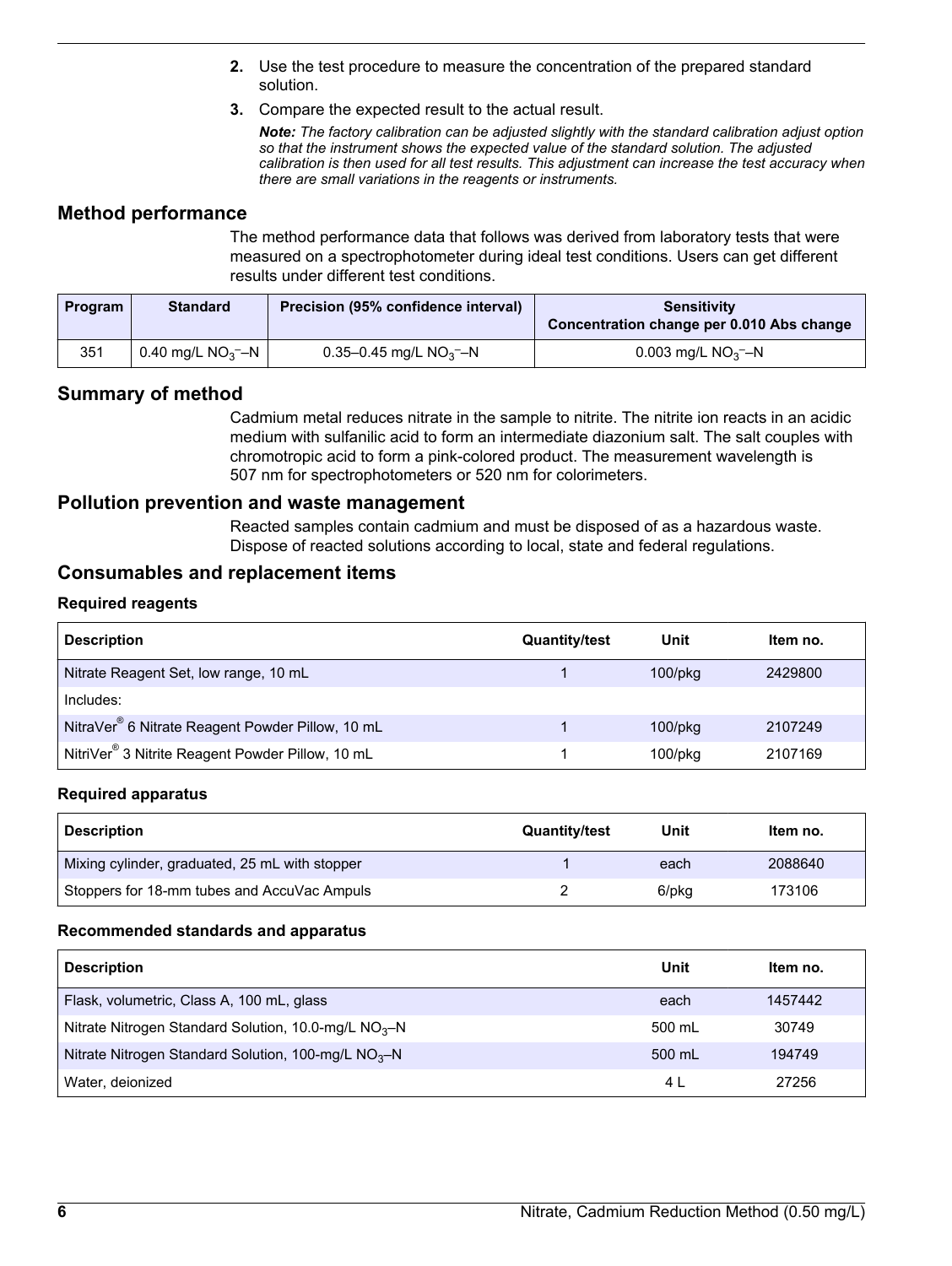# **Optional reagents and apparatus**

| <b>Description</b>                                     | Unit           | Item no. |
|--------------------------------------------------------|----------------|----------|
| Bromine Water, 30 g/L                                  | $29$ mL        | 221120   |
| Pipet, TenSette <sup>®</sup> , 0.1-1.0 mL              | each           | 1970001  |
| Pipet tips for TenSette® Pipet, 0.1-1.0 mL             | 50/pkg         | 2185696  |
| Pipet tips for TenSette <sup>®</sup> Pipet, 0.1-1.0 mL | 1000/pkg       | 2185628  |
| Pipet, volumetric, Class A, 4.00 mL                    | each           | 1451504  |
| Flask, volumetric, 50 mL                               | each           | 1457441  |
| Pipet filler, safety bulb                              | each           | 1465100  |
| Phenol Solution, 30-g/L                                | 29 mL          | 211220   |
| Sodium Hydroxide Standard Solution, 5.0 N              | 1 <sub>L</sub> | 245053   |
| Sulfuric Acid, concentrated, ACS                       | 500 mL         | 97949    |
| Sodium Chloride, ACS                                   | 454g           | 18201H   |
| Pipet, TenSette <sup>®</sup> , 1.0-10.0 mL             | each           | 1970010  |
| Pipet tips for TenSette® Pipet, 1.0-10.0 mL            | $50$ /p $kg$   | 2199796  |